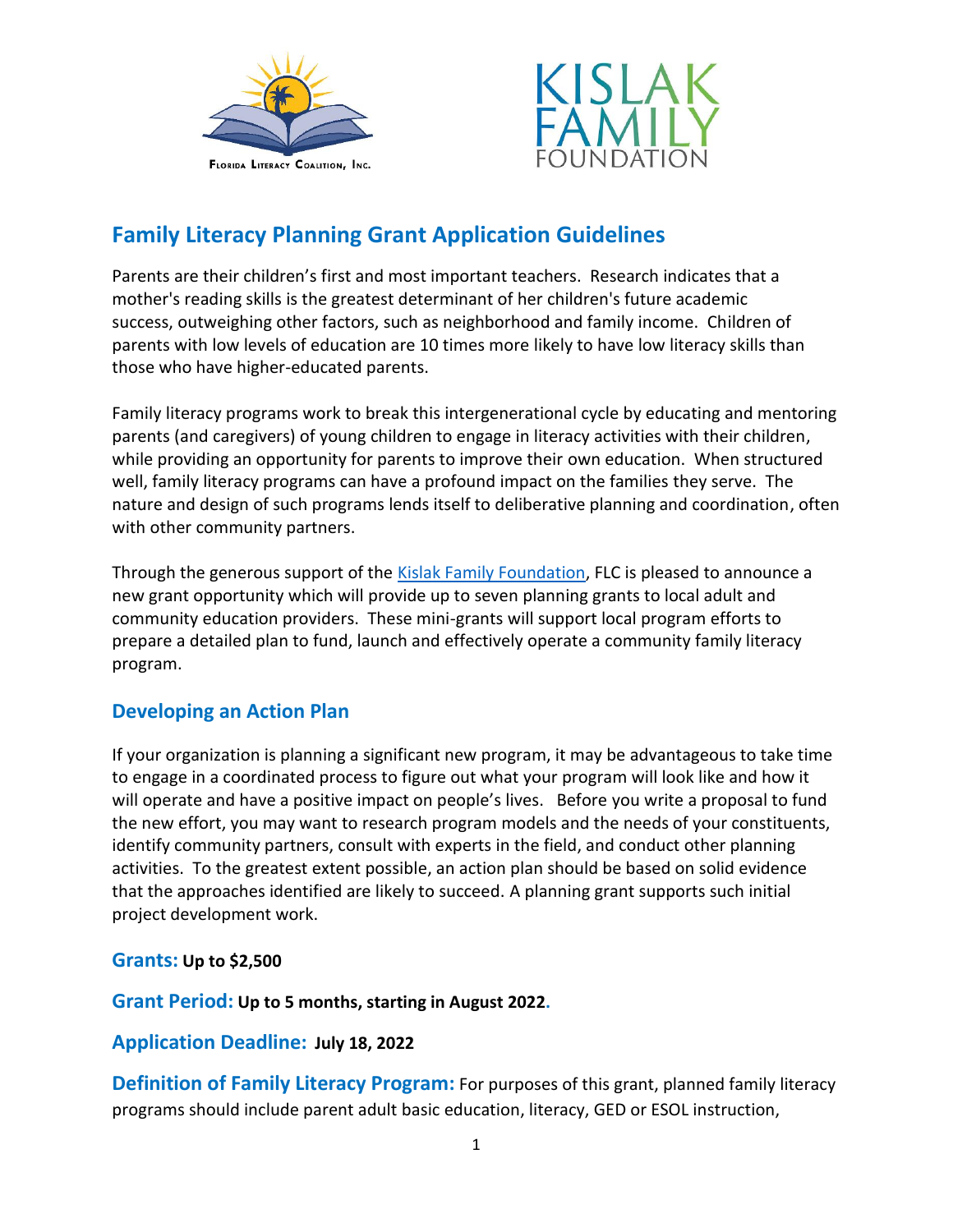interactive literacy activities between parents and their young children, and age-appropriate educational activities for children.

**Collaboration and Partnerships**: Applicants are encouraged to engage and work with outside partners in the planning and implementation process. Grant funds may be used for related cost.

**SWOT**: FLC recommends that your planning process includes [a SWOT analysis](about:blank) (a review of your Strengths, Weaknesses, Opportunities and Threats). This may help you define a strategic direction for the program, leverage your organization's strengths and opportunities and learn from and prepare for obstacles and challenges.

### **Eligibility Criteria:**

Organizations interested in applying must:

- Be a 501(c)(3) non-profit organization or government-based agency (such as public libraries, school districts and state/community colleges) that provides adult basic education, literacy, ESOL, children's education (at a preschool or elementary school level), or family literacy instruction in Florida;
- Provide literacy/education services via classes, small groups, and/or one-to-one tutoring; and
- Commit to basic reporting requirements.

## **Entities and organizations ineligible to receive a planning grant include:**

- Individuals:
- For-profit entities;
- Civic, fraternal, labor, and political organizations;
- Religious organizations, if funds will be used to educate/benefit a specific denomination or congregation or the group intends to proselytize to program participants and/or participants' family members; and
- Groups that discriminate based on age, sex, race, religion, creed, sexual orientation, or marital status.

**Allowable Expenditures:** Staff time or consultants (up to 60% of grant), costs associated with researching program models, conducting student or community surveys, travel to visit successful programs, identifying community partners and funders or other reasonable costs related to action plan development. Please detail in application budget.

**Non-allowable Expenditures:** Fundraising events, contributions, and donation, general operating expenses, expenses obligated prior to or after the grant period, lobbying or attempting to influence legislation, capital expenditures (including acquisitions of computer equipment, building projects etc), bad debts, contingencies, fines, interest, and other financial costs, and private entertainment.